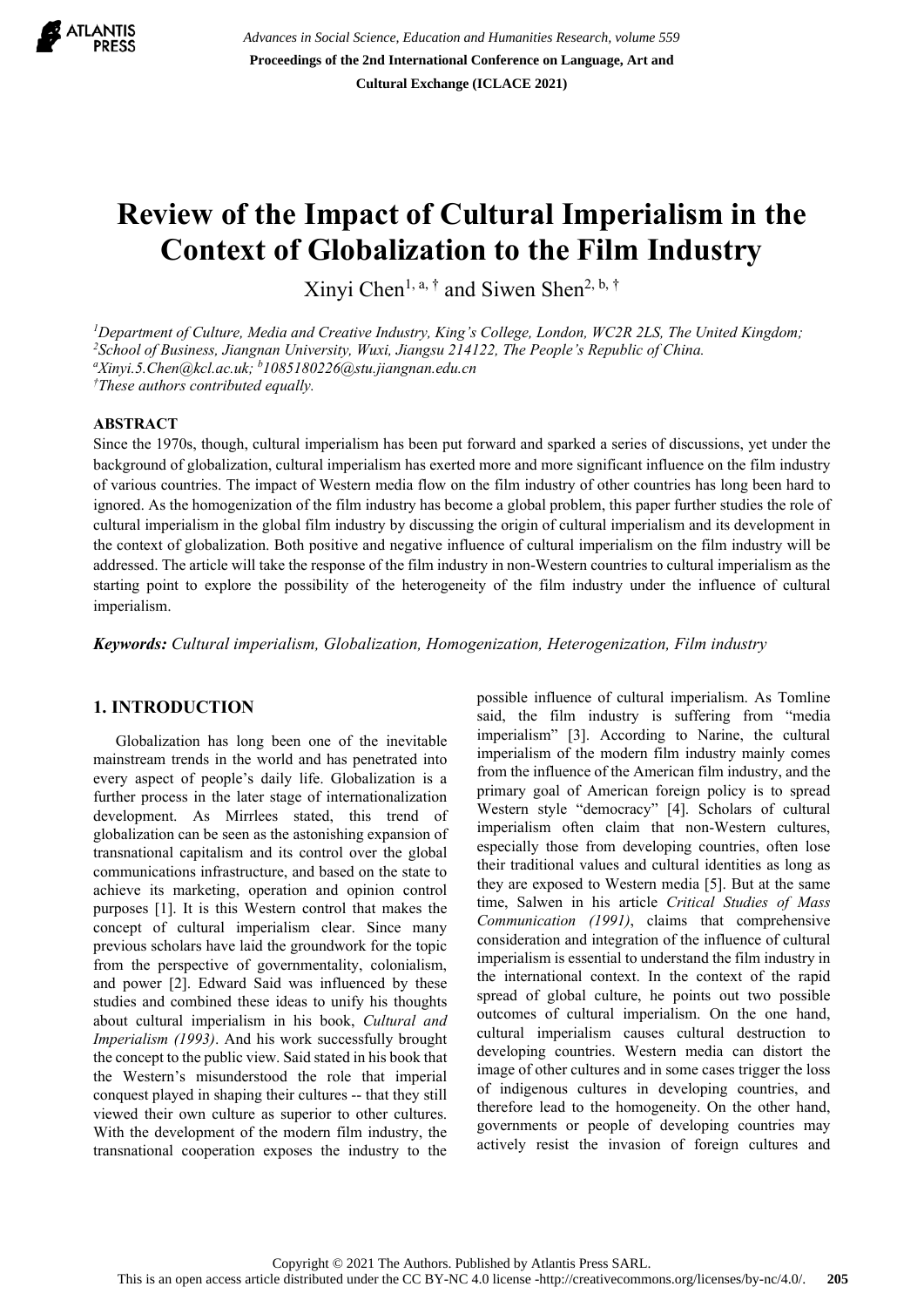maintain the unique cultural characteristics of local film industry [6]. Although the outward manifestations of Western culture may be adopted, basic cultural values and behaviors remain unchanged.

It is worth mentioning that before the United States became the dominant figure in cultural imperialism, the Soviet Union had similar cultural invasions of other countries. At that time, globalization had not yet become mainstream, and the concept of cultural imperialism had not yet been defined. Although this kind of cultural imperialism -- or cultural colonialism as Andrada Fătu-Tutoveanu suggested -- is more based on ideology rather than the trend of globalization, which might be a little bit different from the American cultural imperialism, academic research on it can still provide us with valuable insights [7]. These years, most studies of the impact of cultural imperialism on the film industry in the context of globalization have also focused on certain cultural phenomena, as with those studies of Soviet cultural colonialism. For example, scholars from Nigeria have conducted research on the impact of cultural imperialism on the Nigerian film industry in 2008, when the discussion about the correlations among cultural imperialism, globalization, and the film industry had not yet received as much mainstream academic attention as today. The paper mentioned that foreign films from countries such as the United States were quite popular in Nigeria than those locally produced films as they could not meet the audience's satisfaction of entertainment [8]. In the last twenty years, there have been many similar studies, mostly focusing on case studies of the impact of cultural imperialism on the film industry in Third World countries like Nigeria. The cultural phenomena that can be investigated are naturally innumerable. In addition to Nigeria's Nollywood, India's Bollywood, the film industries of China, Japan, South Korea and other Asian countries or the Latin American film industry have also been the subjects of much scholarly discussion. Most of these countries have the history of being colonized or invaded by the West, which remains one of the bases of cultural imperialism, as the Indian scholar Babli Sinha put it. According to Babli, the influence of cultural imperialism on the Indian film industry can even be traced back to the 1930s, when the "empire films" were among the most popular [9]. However, due to the formation of the globalization system, the colonialist aspects of cultural imperialism have been gradually receding, and cultural imperialism today manifests itself more in the form of intercultural encounter [10]. Obviously, the study of cultural imperialism in the film industry has been affected to a certain extent. Modern cultural imperialism not only represents the homogenization and Americanization of culture, but also promotes the cultural pluralism from another aspect, thus promoting the heterogeneity of different cultures and finally realizing the glocalization. The same applies to the film industry, of course.

Considering this newly emerging condition of the contemporary globalization system, the cultural imperialism dominated by the West, especially the United States, urgently needs to be re-evaluated. Therefore, in this review, research on the impact of cultural imperialism on the film industry in the context of globalization will be systematically summarized. In view of the complexity of the current academic debate on the topic, diversified opinions on the subject would get collated. The conceptions involved will also be explained in detail, including the concepts of cultural imperialism, globalization, and the definition of the film industry.

# **2. THE ORIGIN AND BACKGROUND OF CULTURAL IMPERIALISM**

The concept of cultural imperialism began to be intensively discussed by scholars from the 1970s. Generally speaking, cultural imperialism means that foreign cultures invade the local culture and intend to place it above the local culture. As Herlihy puts it, cultural imperialism is a process intended to transform "the cultural symbols of an invading group from 'foreign' to 'natural' domestic" [11]. Scholars have expounded the characteristics of cultural imperialism on the basis that cultural hardware and software and other cultural forms attempt to occupy the culture of another country, on the basis that the common values of a national or regional cultural system invade the native culture. And this process has largely undermined the values of the local culture [12]. Nelwan and Ezema both pointed out that cultural imperialism is essentially an imbalance, which affects the way of cultural communication and leads to new cultural dependence, especially in the third world countries [13].

Although the conceptual term of cultural imperialism was only explicitly put forward around the 1970s, the phenomenon has a very long history. From a historical point of view, the existence of cultural imperialism is basically related to military intervention and territorial conquest. For example, with the expansion and rise of the British Empire, there were colonial areas in various regions, such as India and Hong Kong. Although these areas are no longer British colonies, the influence of British culture still exists in these areas -- for example, the use of the English language in Hong Kong. More than a century of British rule has consolidated the importance of English as a practical lingua franca in Hong Kong [14]. At the same time, English is vital to international trade and business and to Hong Kong's economic and social well-being. The United Kingdom also maintained a period of relative stability in the territory once affected by the war through a unified legal system, technological development, and other infrastructure building. However, this stability was built on the fact that the different cultural populations that Britain occupied were forced to accept British culture [15].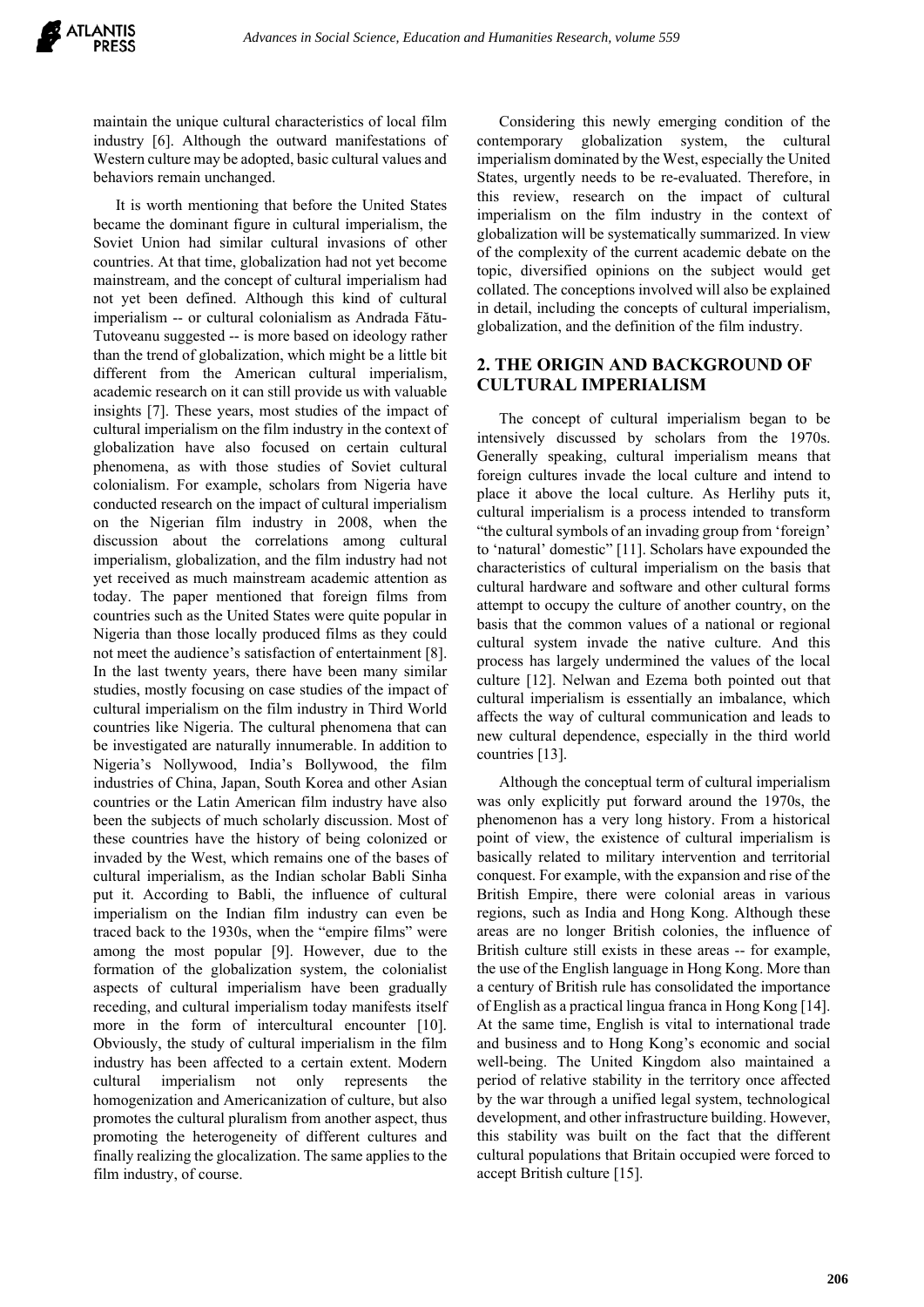And the impact of globalization on the development of cultural imperialism has to be mentioned. Globalization has long been one of the inevitable mainstream trends in the world and has penetrated into every aspect of people's daily life. Globalization is a hybrid concept that plays an essential role in nowadays society. The theory of globalization began to rise in the critical period after the cold war. Its development has included the growth of international trade, the global movement of population, the increase in the number of international laws and forums, economic liberalism, as well as the rise of the media and the Internet and global digital communication networks [16]. The meaning of globalization has been evolving, but in general, it is a broad network of economic, cultural, social, and political connections and processes that span national boundaries. In this context, cultural imperialism has also been affected by some unique influences brought about by the era of globalization. It is worth paying attention to what these influences are and how they will be reflected in different aspects.

Cultural imperialism has developed more rapidly under the background of globalization. Ezema goes on to point out the catalytic role globalization plays in spreading cultural empires [13]. Modern globalization is actually driven by digital information technology, and from a fundamental point of view, digital information technology is actually the carrier of cultural communication. In the globalized information environment, the propagation speed of culture from one country or region to another country or region increases rapidly. Therefore, the more developed countries and regions with digital information technology, their cultural output speed is also very rapid. Globalization emphasizes and promotes liberalization and privatization, two characteristics that create more opportunities for many large transnational corporations with economic capital from developed countries or regions [13]. This overwhelming cultural output has led these countries to believe that cultural imperialism under globalization has removed cultural barriers and, at the same time eliminated the negative and feudal aspects of the culture of many developing countries. Although most developing countries still believe that such culture is imposed, the difference between positive culture and negative culture is only defined by the developed countries in the West, and globalization also lays the foundation for the development of cultural imperialism from these two characteristics [17].

## **3. MODERN CULTURAL IMPERIALISM**

### *3.1. Evolution and Transmutation*

Nearly sixty years have passed since the concept of cultural imperialism was first applied to the realm of the media by scholars. In 1975, Herbert Schiller elaborated on the cultural imperialism theory and described it as the dominant influence of the culture of Western countries over the culture of the weaker ones [18]. Nowadays, as the international situation changes, cultural imperialism is not static as well. With colonialism gradually fading and the trend of globalization and multi-polarization becoming mainstream, cultural imperialism has naturally transmuted into a whole new form. Since the post-World War II era, the U.S. government has been regularly active in establishing a global media market in order to seize its control over the international cultural industry. With the momentum of globalization, America has managed to form a dominant flow of culture with absolute supremacy. This is quite different from the ideologically driven colonial cultural imperialism of the Soviet Union and Britain in the past, which is no longer the direct subproduct of imperialism and colonialism, but rather subtle cultural assimilation that shakes the essence of other cultures from their very core [19]. Some scholars also argue that although colonialism has left us, the "colonial mentality" still exists. Thus, some countries that have been colonized retain an unrealistic illusion about their colonizers, and this tendency may even be reinforced after a few generations. In other words, the cultural imperialism of the colonial period is continuing with its effects, resulting in a symptomatic addiction to the dominant culture in areas of the weaker culture. Identical to decolonial cultural imperialism, such cultural imperialism no longer is imposed with force, but instead exerts its influence subconsciously [8].

The first transmutation of modern cultural imperialism is its transfer to the centre of the media industry. In the context of globalization, the mobility of various cultures has been enhanced. It is through the rapid development of the media under the support of globalization, especially the mainstream and mass transnational media, cultural imperialism is able to be prominent and significant in the global dissemination. Although cultural imperialism is a legacy of colonialism during the war, its emphasis has shifted in the context of today's globalization. Modern cultural imperialism is more concerned with the assimilation problems faced by media products such as literature, film, television, online games and music [20]. As McPhail points out, most of the world's major media companies are controlled by the same advanced core countries, which also guide the direction of global media production [12]. Schiller also said that the media around the world is actually controlled by Western countries, and this control has a great impact on the culture of third world countries. Cultural imperialism from the West imposes Western values on the third world countries through the media and their associated products, thus even destroying their native cultures. At the same time, the audience will also respond to the culture in the media, because there is no other way to compare with their own lives, and often the Western media's description is not so accurate [21]. Cultural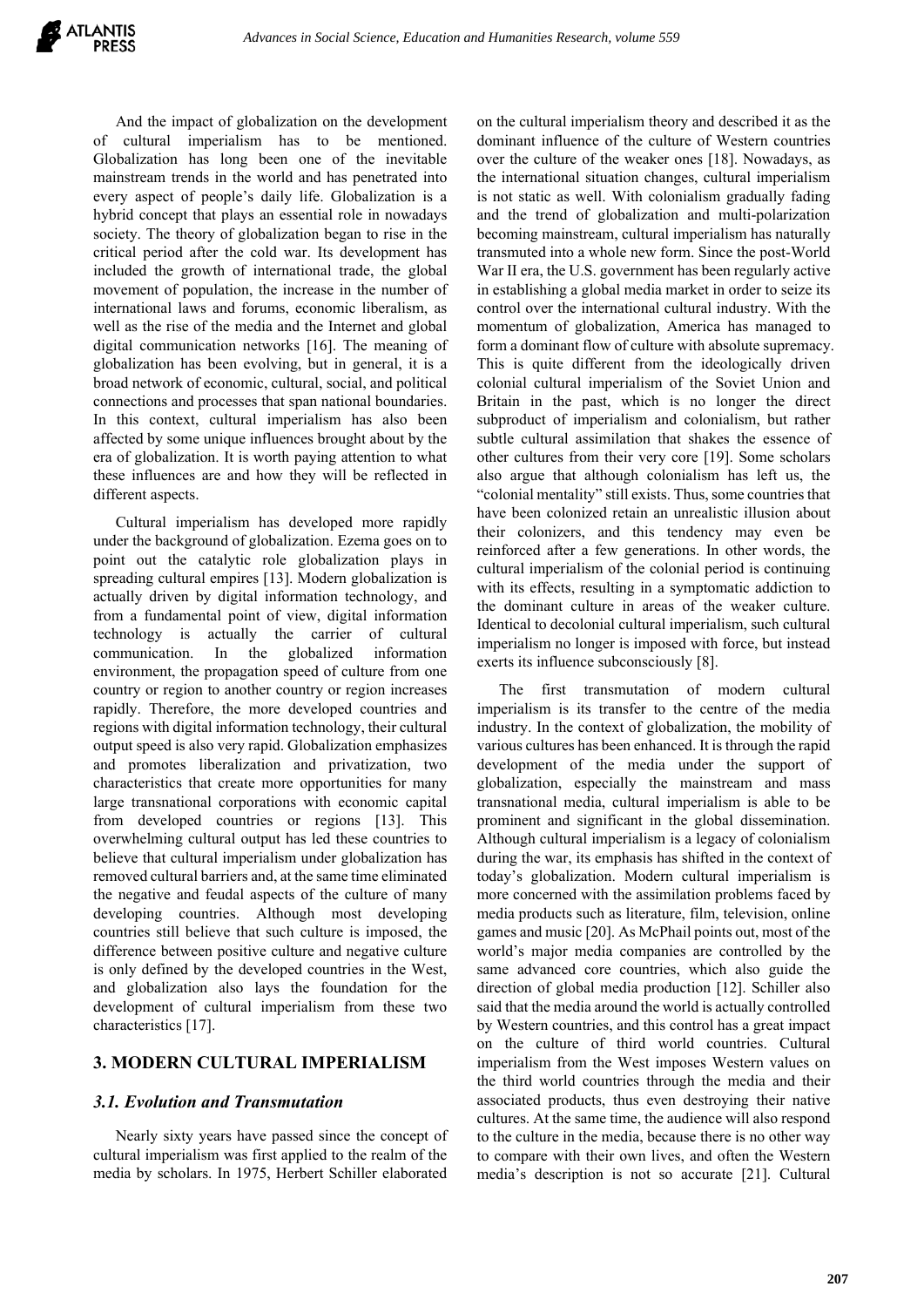imperialism has always played an indispensable role in global media communication. Based on this, Fejes proposed a dependency model, which means that the development of developing countries at all levels relies heavily on the so-called core countries [22]. Although people live in an era of globalization, the flow of culture is mostly one-way. Media products from the core Western world, such as TV and films, can be very popular in developing countries, but few media products from developing countries can flow in developed countries [24].

More precisely, the current trend towards cultural imperialism means "media imperialism". Boyd-Barret puts forward that media imperialism is closely related to cultural imperialism on at least three levels. First, the process of cultural imperialism is carried out, transformed or resisted to varying degrees through the media. Second, the media itself can be seen as a product of the maintenance and shaping of imperialism. The phenomenon of the media only producing and disseminating mainstream news in most cases is a case in point. Finally, the behaviour generated by the media can also be seen as driven by cultural imperialism. Because the active participation of commerce, economy, and politics in a specific country also profoundly influences culture imperialism. This effect is likely to be reinforced by various international media or news reports [23].

The second transmutation of cultural imperialism in modern times is more driven by Western culture represented by the United States. Many scholars claim that under the current background of globalization, cultural imperialism is often exported to other countries with the United States as the core [24]. According to Narine, "globalization" is promoting the homogenization of the global economy, politics and culture, and the cultural imperialism of spreading Western-style "democracy" is the primary goal of American foreign policy [4]. Stapell offers two different explanations for the role of the United States in cultural imperialism in the context of globalization. On the one hand, under the dominance of the United States, cultural imperialism actually created homogenization and consistency based on American culture [25]. Part of the argument is that American power in cultural imperialism is irresistible enough to lead to homogenization on a global scale. At the same time, some scholars have described that American cultural products have been screened and eliminated to some extent. When they arrive at other countries or regions, they have been adjusted to some extent. After combining with the local culture, the local culture is even strengthened [24]. Stapell goes on to argue that another explanation focuses on the aims and motives of the United States in cultural imperialism [25]. On the one hand, it discusses that the US-led cultural imperialism is helping other countries to realize the process of modernization. The purpose of American cultural imperialism is not to homogenize the culture, but to realize the free and democratic market economy and consumer culture on a global scale [26]. Different viewpoints hold that the motive of us-led cultural imperialism is to strengthen its own political and economic hegemony in other countries and lay a foundation for all-around imperialism in the future through cultural infiltration [27].

# *3.2. A perspective from film industry*

The film industry is a global medium. The reach of a film is so vast that it can deliver the same content to a large audience. As Maisuwong says, the film industry can play a leading role in the entire global media industry [28]. The audience accepts the information contained in the film actively or passively. The interpretation of the film by the active audience will be different due to the moving perception or the influence of the external environment. And the passive audience is the group that is very easy to be disturbed by the foreign information conveyed by the film, which is also the breakthrough point for cultural imperialism to invade the local culture [29]. As a superpower country, the United States' efforts to promote American culture in the global society may affect the native culture of other countries. American movies are not only seen in the United States, but also have a large audience around the world [28].

As mentioned above, imperialism under the influence of globalization is not limited to politics, economy, business, and other aspects. A similar trend has also been seen in the field of culture. According to Mulligan, the international consumption of American media transmits a normative set of standards that reflect key aspects of American cultural identity [30]. Through media such as film, television and music, the rest of the world sees American values and ways of life and integrates and even caters to those values at a local or regional level [30]. As a subdivision of cultural imperialism, media imperialism is particularly prominent in the film industry. As Tomline puts it, the film industry is also suffering from "media imperialism" [3]. Scholars of cultural imperialism often claim that non-Western cultures, especially those from developing countries, often lose their traditional values and cultural identities as long as they are exposed to Western media [3,8]. The dominant position of the American film industry in the world reflects one of the main criticisms of cultural globalization, namely the potential homogenization effect of global culture, which threatens the uniqueness of national culture [31]. Looking at global film distribution, it is not difficult to find that American Hollywood has an almost overriding monopoly on the whole industry globally. In fact, this situation began in the mid-to-late twentieth century and has expanded as globalization has intensified. Hollywood in the United States is the mindset of filmmakers and audiences around the world. While there are films from around the world that export contra-flow to the United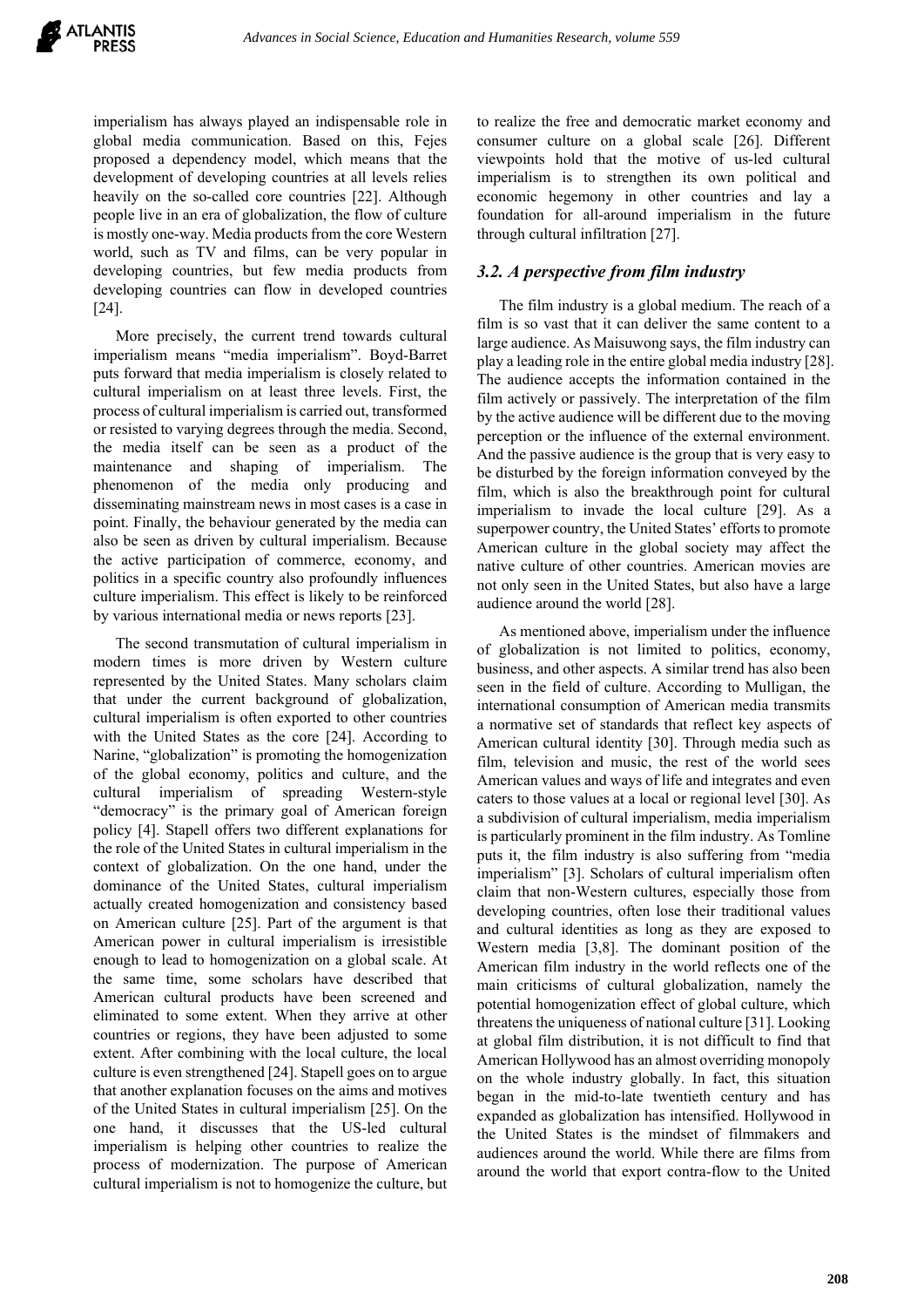States, and thus influence American filmmakers, their impact pales in comparison to what Hollywood produces in other parts of the world. Rodman's summary said films from other countries are often clever remakes of Hollywood movies, rewritten to suit local culture [32]. However, these rewrites are often superficial, and their underlying local cultural values are not reflected. What this kind of film shows is still the culture centred on American values.

From a purely commercial point of view, Hollywood accounts for the lion's share of the profits from global film distribution [33]. This specific lack of local culture also led to the film gradually losing artistic value characteristics. The traditional value of film as an art form should depend on the concept of authenticity and creativity, which can be regarded as the importance of originality. However, in today's cultural environment, mechanical reproduction under American cultural imperialism destroys the real environment of artworks. The cultural industry under cultural imperialism takes the way of separating the copied objects from the field [34]. In other words, under the monopoly of American capitalism, the production and operation of the cultural industry are strictly restricted. This monopoly creates a deception for the masses. Cultural imperialism tries to convey the idea of a free market to the masses, which means that people are free to make their own choices according to their preferences. However, every film, magazine, and pop song are the same, and there is no choice. They are "replicas of meaningless cliches" [35]. The vast majority of American Hollywood films are easy to be understood by the audience, so the use of film exhibition soft power is one of the most cost-effective ways to gain recognition from other countries [36]. The promotion of American culture through films means that the United States aims to spread its own values through films, so as to achieve the purpose of leading the world in culture. The idea of Americanism is becoming more widely known around the world, and the export of American culture is accelerating. By exporting American culture in film, it becomes a means of cultural imperialism and a new political strategy in world politics [28].

## *3.3. Responses from Developing Countries*

The contemporary world, under the influence of globalization, has acquired more compressive time and space. Social relations are broader, more frequent, more direct and more convenient than ever before. In the postindustrial phase of capitalism, the mobility of all relevant people, capital, goods, information and images has increased, and communication and transportation technologies have developed faster and more widely, as has access to them. While increasing and facilitating a range of cross-cultural contacts, globalization simultaneously enabled a type of global industrialization.

This is no doubt positive news for the film industry [37]. Glocalization of the film industry means that in the context of globalization, the film industry is not completely assimilated by Western cultural imperialism but continues to integrate the local culture into the film, so as to create films with local cultural characteristics to achieve heterogeneity. As Hasan and Nika discussed, the formation of the Indian Bollywood films could be considered one of the successful examples to show how the film industry could merge both local cultural characteristics and Western cultural imperialism. Bollywood may have a Hollywood platform in terms of stories, artists and foreign locations, but it still has Indian cultural characteristics, such as the incorporation of song and dance elements in films and the reflection of the values of Indian family culture in films [38].

As cultural imperialism evolves, we have witnessed a gradual convergence or heterogeneity in the film industries of many third-world developing countries and a mutual encroachment of cultural imperialism within these countries. This is precisely the potential impact of the cultural imperialism of the developed countries led by those Western countries such as the United States over the years. Like a chain reaction, such political legacies, which are more or less of colonialism, have extended to more countries and regions one after another. As a response strategy of "attacking to defend", some stronger developing countries have accordingly turned their attention to the weaker ones for continuity. The Nigerian film industry (as known as Nollywood) mentioned above, for example, was not only subjected to cultural invasion by its colonial power, Britain, but also to the pressures from India, also a former British colony. As Senayon Olaoluwa noted,

*"Nigeria's relations with India date back to the early twentieth century when about five million Indians were dispersed to different British colonies under the indentured labour system. As expected, Nigeria had its own share of an indentured labour population. ……Despite this long-standing record of economic relations, the emergence of India as an economic power has meant a general trend of imbalance in the trade relations with Nigeria's increasing import dependence on India [39]."* 

This situation contributed to the fact that India, also a former colony, became an accomplice to cultural imperialism -- if we regard the concept of cultural imperialism as all negative. However, as Olaoluwa claimed, at least in the instance of Nollywood, this is not entirely the case. The Nigerian film *Indian Doctor (2008)*, one of the typical examples of Indian cultural imperialism germinating in the Nigerian film industry, did not degenerate into a slippery creation of a Westernism perspective like *Black Panther (2018)* [40], but used the contextual re-invention of Hinduism intexts to reflect on the mutation of Western modernity [39]. Such non-Western cultural imperialism no longer implies any hegemonic overtones. According to the discussion of Dan Venning, this form of cultural imperialism actually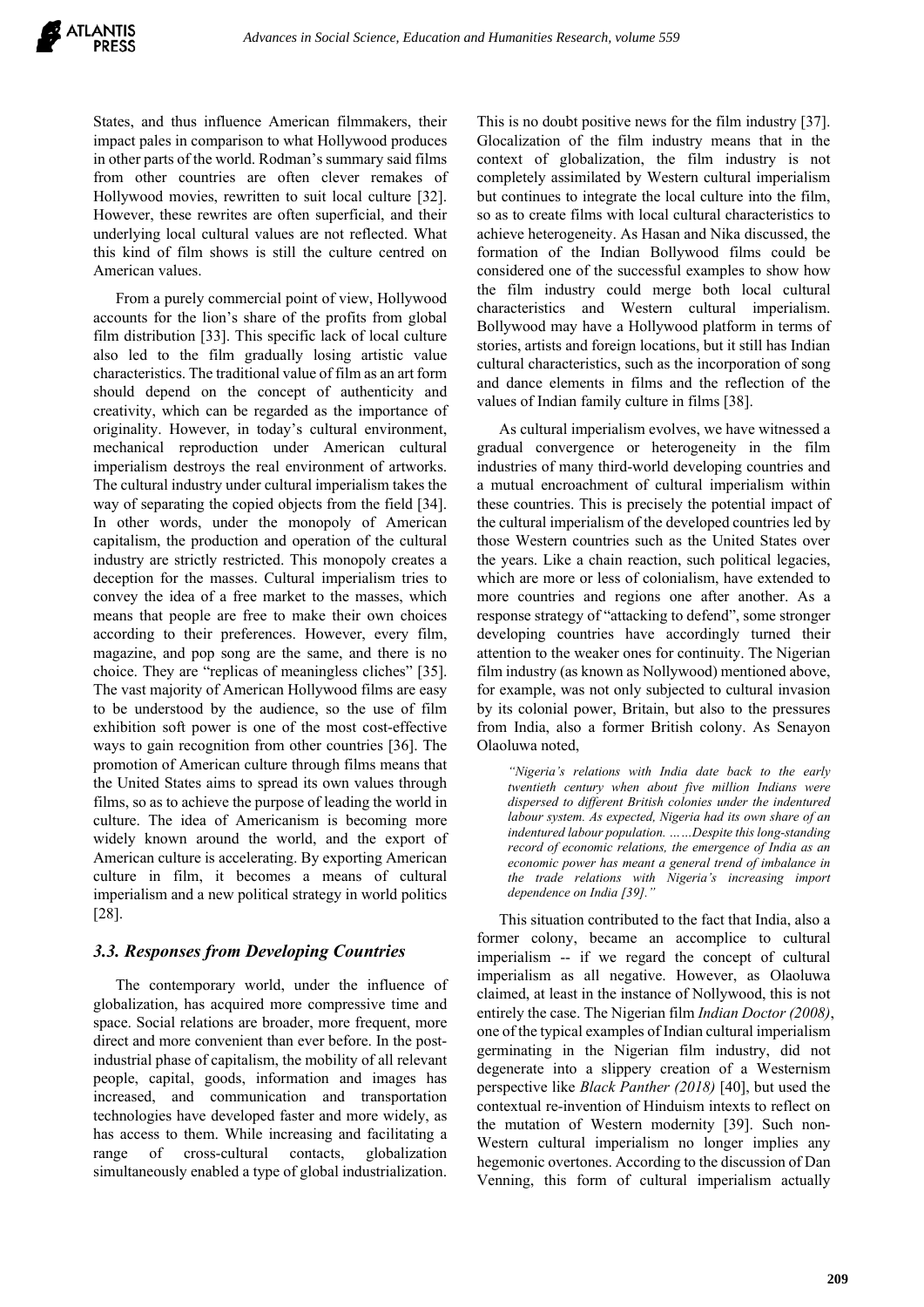emerged intercultural encounter between nations [10]. The fact is, as globalization deepens, the world has been increasingly becoming more and more multipolar, and although the cultural imperialism of the developed countries still lingers, its attribute as the intercultural encounter is gradually prevailing. Especially in those more underdeveloped countries, cultural imperialism brings not only erosion from the ideological aspect, but also introduces new technologies and new ideas. Taking Nigeria as an example again, some scholars argue that cultural imperialism from Anglophone and East Asian countries has contributed to the technological innovation of Nigeria's autochthonous film industry [18]. Consequently, many developing countries like Nigeria have made considerable advancements in the film industry thanks to the opportunities presented by cultural imperialism.

#### **4. CONCLUSION**

We discussed how cultural imperialism, driven by globalization, has a positive or negative impact on the film industry in non-Western countries. In the context of globalization, the centre of cultural imperialism has gradually turned to film and other industries. The transnational flow of culture with film as the carrier creates more opportunities for cultural imperialism. Western countries, especially the United States, export a lot of their culture to non-Western countries in large quantities through films, thus forming the Western media flow. The American film industry has taken an absolute leading position in the world. The film industry in many non-Western countries has been homogenized under the influence of cultural imperialism, and the production of films has gradually begun to follow the same model. However, at the same time, despite the inevitable influence of cultural imperialism from Western countries, there are still some countries, such as India and Nigeria, which combine the film mode from Western countries with their own cultural characteristics and realize the heterogeneity of local films. In this context, the impact of cultural imperialism on the film industry can not only be judged as positive or negative but should be discussed in combination with the actual situation of the country. It is hoped that this paper can help the media groups, cultural institutions, and Radio and Television Administration to make the film industry in China add more Chinese characteristics during production. At the same time, we also hope to have more research place to see how the film industry of non-Western countries can still highlight its own cultural characteristics under the influence of cultural imperialism, instead of blindly following the pattern set by the West and only driven by the economic factor.

#### **REFERENCES**

- [1] T. Mirrlees, "CHAPTER 2 Capitalizing on Global Entertainment Media," in *Global Entertainment Media: Between Cultural Imperialism and Cultural Globalization*, Taylor & Francis Group, 2013, pp. 59-103.
- [2] N. Chomsky, American Power and the New Mandarins, Pantheon Books, The New Press, 1969.
- [3] P. Brantlinger, "Review: Cultural Imperialism: A Critical Introduction. by John Tomlinson," *The Journal of American History,* vol. 79, no. 4, pp. 1694-1695, 1993.
- [4] S. Narine, "Review: Essays on the Political Economy of Cultural Domination," *International Journal,* vol. 62, no. 1, pp. 206-209, 2007.
- [5] J. Tomlinson, "Media Imperialism," in *Cultural Imperialism: A Critical Introduction*, London/New York, Continuum, 2002, pp. 34-67.
- [6] M. B. Salwen, "Cultural imperialism: A media effects approach," *Journal Critical Studies in Mass Communication,* vol. 8, no. 1, pp. 29-38, 1991.
- [7] A. Fătu-Tutoveanu, "Soviet Cultural Colonialism: Culture and Political Domination in the Late 1940s-Early 1950s Romania," *TRAMES: A Journal of the Humanities & Social Sciences,* pp. 77-93, 1 March 2012.
- [8] E. Akpabioa and K. Mustapha-Lambe, "Nollywood Films and the Cultural Imperialism Hypothesis," *Perspectives on Global Development & Technology,*  pp. 259-270, 1 September 2008.
- [9] B. Sinha, "Empire films and the dissemination of Americanism in colonial India," *South Asian History & Culture,* pp. 540-556, 1 October 2011.
- [10] D. Venning, "Cultural Imperialism and Intercultural Encounter in Merchant Ivory's Shakespeare Wallah," *Asian Theatre Journal,* vol. 28, no. 1, pp. 149-167, 1 March 2011.
- [11] J. Herlihy-Mera, After American Studies: Rething the Legacies of Transnational Exceptionalism, New York and London: Routledge Taylor & Francis Group, 2018.
- [12] T. L. McPhail, "Electronic colonialism: the future of international broadcasting and communication," *Sage library of social research,* vol. 126, p. 18, 1987.
- [13] I. J. Ezema, "Globalisation, information revolution and cultural imperialism in Africa," *Information, Society and Justice,* vol. 3, no. 1, pp. 11-22, 2010.
- [14] S. Phillipson, M. R. Raquel and J. C. Gube, "Chapter one: ENGLISH AND ITS ROLE IN HONG KONG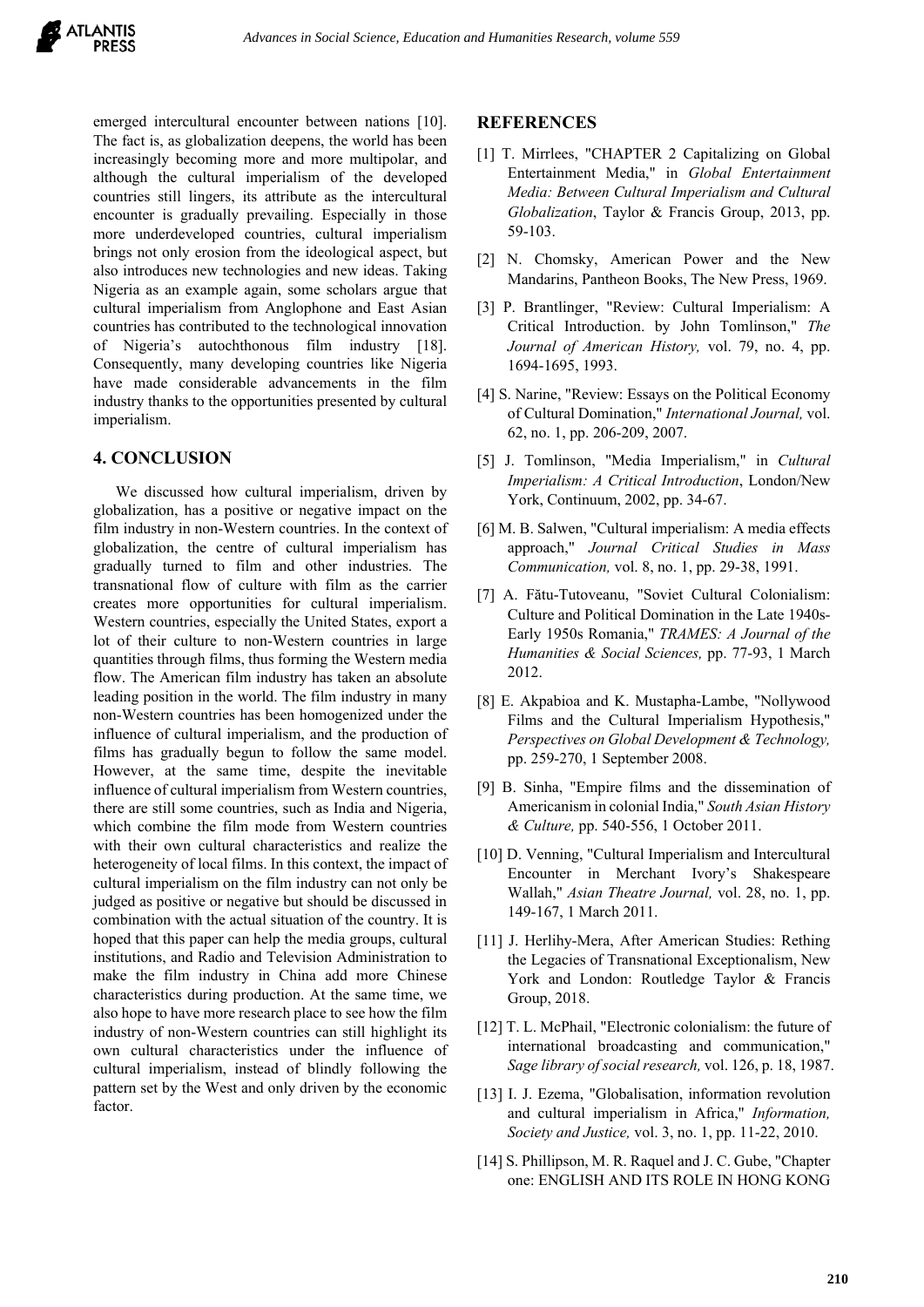CULTURAL IDENTITY," in *Linguistic Diversity and Cultural Identity: A Global Perspective*, T. Lê and Q. Lê, Eds., Nova Science Publishers, 2011.

- [15] T. W. Tobin, "Cultural imperialism," *Britannica,* no. Lifestyles & Social Issues, 26 May 2020.
- [16] T. Flew and P. Iosifidis, "Populism, globalisation and social media," *the International Communication Gazette,* vol. 82, no. 1, pp. 7-25, 2020.
- [17] Y. YunusaZ, "Globalization, ICTs, and the new imperialism: Perspectives on Africa in the Global Electronic Village," *African Development,* vol. 30, no. 1&2, pp. 98-124, 2004.
- [18] A. Mamman-Muhammad and S. U. Ogbu, "From Traditional to New Media: A Paradigm of Cultural Imperialism in Nigeria," *Canadian Social Science,*  vol. 14, no. 7, pp. 97-103, 2018.
- [19] Y. Lu, "The Relationship, Tension and Interaction between Cultural Imperialism and Contra-Flow in Contemporary Media Culture," *Advances in Journalism and Communication,* vol. 1, no. 4, pp. 50-53, 2013.
- [20] E. A. Drysén, "A Critical Examination of Cultural Imperialism and its Impact on Global Communication Today," 2016. [Online]. Available: https://www.linkedin.com/pulse/criticalexamination-cultural-imperialism-its-impactglobal-drys%C3%A9n. [Accessed 1 December 2020].
- [21] R. Acholonu, "Mass Media And Cultural Imperialism: The African Experience," *European Scientific Journal,* vol. 9, 2013.
- [22] F. Fejes, "Media Imperialism: An Assessment," *Media, Culture and Society,* vol. 3, no. 3, pp. 281- 289, 1981.
- [23] O. Boyd-Barrett, "Chapter 1: Redefining the Field," in *Media Imperialism*, SAGE Publications Ltd, 2016.
- [24] R. Kroes, "The American on Western Europe: Americanization and Westernization in Transatlantic Perspective," *Conference at the German Historical Institute,* 25-27 March 1999.
- [25] H. M. Stapell, "Beyond Cultural Imperialism: Rethinking Americanization, National Identity, and "Difference" in Post-Franco Spain," *Journal of the Association for Spanish and Portuguese Historical Studies,* vol. 41, no. 1, pp. 79-91, 2016.
- [26] K. Robbins, "Review: The Rebirth of the West-The Americanization of the Democratic World, 1945- 1958-Duigan, P; Gann, LH," *English Historical Review,* vol. 110, no. 435, pp. 260-261, Feb 1995.
- [27] J. Tomlinson, Cultural Imperialism, London: Pinter Publishers, 1991.
- [28] W. Maisuwong, "The Promotion of American Culture through Hollywood Movies to the World," *International Journal of Engineering Research & Technology (IJERT),* vol. 1, no. 4, pp. 1-7, 2012.
- [29] L. Srinivas, "The active audience: spectatorship, social relations and the experience of cinema in India," *Media, Culture & Society,* vol. Volume 24, pp. 155-173, 2002.
- [30] R. Mulligan, "Review: Globalization and American Popular Culture," *The Journal of Popular Culture,*  vol. 41, no. 4, pp. 730-732, 2008.
- [31] D. Crane, "Cultural globalization and the dominance of the American film industry: cultural policies, national film industries, and transnational film," *International Journal of Cultural Policy,* vol. 20, no. 4, pp. 365-382, 2014.
- [32] G. Rodman, Mass Media and A Changing World: History, Industry, Controversy, New York: McGraw Hill, 2012.
- [33] A. J. Scott, "Hollywood in the Era of Globalization: Will Hollywood continue to thrive in today's competitive global marketplace?," 29 November 2002. [Online]. Available: https://yaleglobal.yale.edu/content/hollywood-eraglobalization.
- [34] D. Waldman, "Critical Theory and Film: Adorna and the "The Culture Industry" Revisited," *New German Critique,* vol. 12, pp. 39-60, 1977.
- [35] M. Horkheimer and T. W. Adorno, Dialectic of Enlightenment, San Francisco: Stanford University Press, 2002.
- [36] E. Aydemir, "Use of Hollywood as a Soft Power Tool in Foreign Policy Strategy of the United States of America," *International Journal of Humanities and Social Science Invention,* vol. 6, no. 11, pp. 79- 83, 2017.
- [37] M. Gasher, "Cinema in the Age of Globalization," in *Hollywood North: The Feature Film Industry in British Columbia*, Vancouver, UBC Press, 2002, pp. 55-60.
- [38] A. Hasan and F. A. Nika, "Glocalization: A study of Bollywood Movies," *International Journal of Communication and Social Research,* vol. 2, no. 2, pp. 55-60, 2014.
- [39] S. Olaoluwa, "'We all come from Brahma': repetition and the anticipation of Indian cultural imperialism in Indian Doctor," *Journal of African*